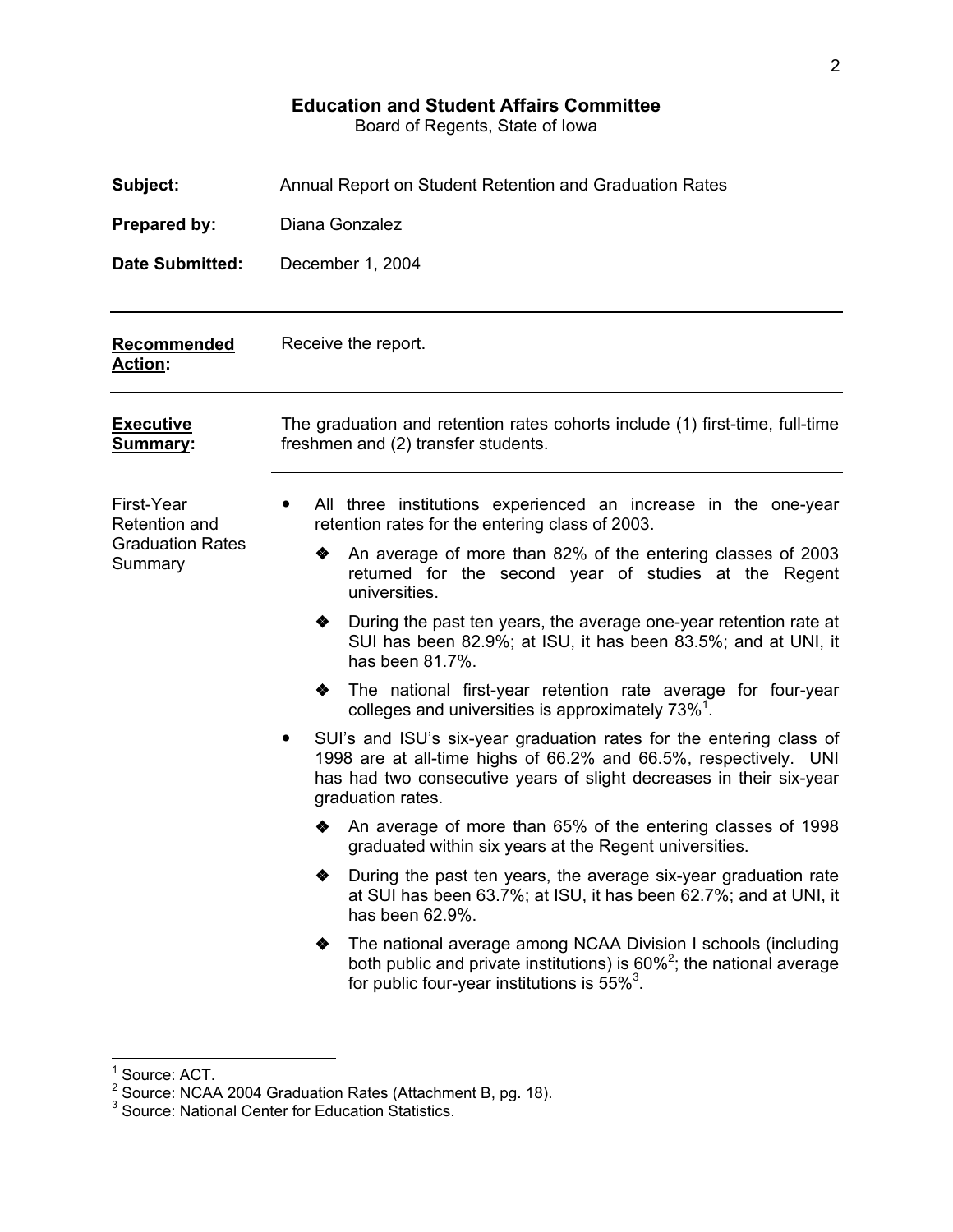- The average number of years to complete an undergraduate degree by students in the entering class of 1998 who graduated within six years was 4.59 years.
- Freshmen who entered with higher ACT scores (22 or better) and high school class ranks  $(80<sup>th</sup>$  percentile or better) had better retention and graduation rates than those with lower scores and ranks.
- Ethnic and racial minority students generally had lower retention and graduation rates than non-minority students.
	- In some cases, the number of students in a racial/ethnic minority cohort is quite small. Significant number changes from year to year result in upward or downward swings in the graduation and retention rates.
- Women had higher retention and graduation rates than men.
- Freshmen who achieved a first-term GPA of at least 2.50 had higher retention and graduation rates than did freshmen whose first-term GPA was below 2.50.
- Students who transferred from Iowa community colleges after having completed an associate of arts (AA) degree and with a transfer GPA of 2.75 or better typically had higher one-year retention and four-year graduation rates than the general population of transfer students.

First-Year Non-Persistence  $Study<sup>4</sup>$ The three most frequently occurring major reasons cited by the respondents to the non-persistence study were (1) increases in tuition and fees, (2) transferred to a lower cost institution, and (3) undecided about major or vocation. However, most of the reasons in the survey were not listed as either a major or minor reason for leaving/not returning

by the respondents.

A new feature of the study includes data from the National Student Clearinghouse which allows the Regent universities to "track" students who did not return for their second year. There were 10,173 first-time, full-time freshmen in the entering class of Fall 2002. The number who did not return in Fall 2003 was 1,749 (17.2%); of that number, 1,141 (65.2%) transferred to another institution.

Graduation and Retention Rates Policy In March 2000, the Board of Regents adopted a Graduation and Retention Rates Policy aimed at improving the two-year retention and six-year graduation rates of racial/ethnic minority students. Specifically, each university was expected to establish targets to increase the rates for the minority groups to the majority rate. The policy included an expectation of substantial progress on attainment of the two-year retention rate target by 2002.

 $4$  The study is based on students from the entering class of 2002 who did not return in Fall 2003.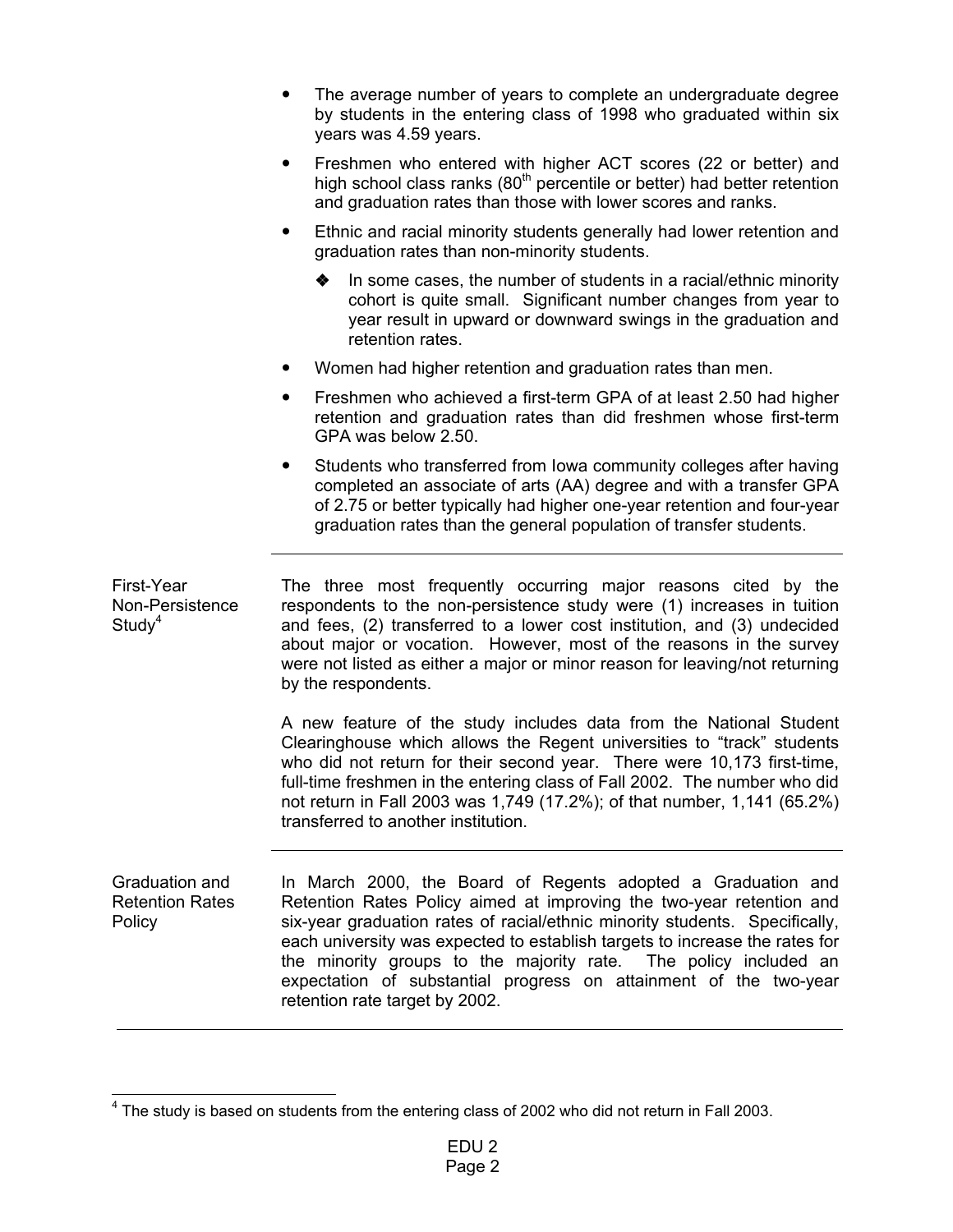| Link to<br><b>Strategic</b><br>Plan:                                             | The following performance indicators in the Board's Strategic Plan are<br>addressed in this report:                                                                                                                                                                                                                                                                                                                                             |                                                                                                                                                                                                                                                                                                                                                                                |  |  |  |  |  |  |
|----------------------------------------------------------------------------------|-------------------------------------------------------------------------------------------------------------------------------------------------------------------------------------------------------------------------------------------------------------------------------------------------------------------------------------------------------------------------------------------------------------------------------------------------|--------------------------------------------------------------------------------------------------------------------------------------------------------------------------------------------------------------------------------------------------------------------------------------------------------------------------------------------------------------------------------|--|--|--|--|--|--|
|                                                                                  | 1.1.2.4                                                                                                                                                                                                                                                                                                                                                                                                                                         | Retention rates of students by race, ethnicity, gender,<br>disability, and socioeconomic status.                                                                                                                                                                                                                                                                               |  |  |  |  |  |  |
|                                                                                  | 1.3.1.1                                                                                                                                                                                                                                                                                                                                                                                                                                         | Undergraduate student four-year and six-year enterprise<br>graduation rates                                                                                                                                                                                                                                                                                                    |  |  |  |  |  |  |
|                                                                                  | 1.3.1.2                                                                                                                                                                                                                                                                                                                                                                                                                                         | Undergraduate student length of time to degree.                                                                                                                                                                                                                                                                                                                                |  |  |  |  |  |  |
|                                                                                  | 1.3.1.4                                                                                                                                                                                                                                                                                                                                                                                                                                         | Annual survey of reasons students withdraw from the<br>Regent universities prior to graduation.                                                                                                                                                                                                                                                                                |  |  |  |  |  |  |
| Background:                                                                      | The report includes information by race/ethnicity, gender, residence, ACT<br>scores, high school rank, and first-term GPA data. It presents 3-year,<br>4-year, 5-year, and 6-year graduation rates as well as 1-year and 2-year<br>retention rate data.                                                                                                                                                                                         |                                                                                                                                                                                                                                                                                                                                                                                |  |  |  |  |  |  |
| First-Time,<br>Full-Time<br>Freshman Cohort                                      | This cohort includes first-time, full-time freshmen who enrolled at a<br>Regent university directly from high school in the fall or preceding<br>summer of the entering class year.                                                                                                                                                                                                                                                             |                                                                                                                                                                                                                                                                                                                                                                                |  |  |  |  |  |  |
| Transfer<br><b>Student</b><br>Cohort                                             | The transfer student cohort includes all transfer students at Regent<br>universities during an entering year regardless of number of credits<br>completed at the transfer institution. The report includes one-year<br>retention and four-year graduation rates of students who transfer into<br>Regent universities from community colleges in lowa, from independent<br>colleges and universities in lowa, and from colleges outside of lowa. |                                                                                                                                                                                                                                                                                                                                                                                |  |  |  |  |  |  |
| <b>Differences</b><br><b>Between</b><br>Student<br>Cohorts                       | The transfer cohort, unlike the first-time, full-time freshmen cohort, does<br>not include the total number of entering students at the transfer<br>institution. The students who did not persist at the transfer institution<br>during the first and second years do not become part of the transfer<br>cohort; therefore, it is impossible to compare the retention or graduation<br>rates of the two cohorts.                                |                                                                                                                                                                                                                                                                                                                                                                                |  |  |  |  |  |  |
| Definition of<br>Graduation<br>Rates for<br>First-Time,<br>Full-Time<br>Freshmen |                                                                                                                                                                                                                                                                                                                                                                                                                                                 | Graduation rates for first-time, full-time freshmen are normally measured<br>on a cumulative six-year time frame that is 150% of the typical<br>eight-semester time frame to complete a baccalaureate program <sup>5</sup> . The<br>most recent data report the graduation rates for the entering class of Fall<br>1998, which would have graduated no later than August 2004. |  |  |  |  |  |  |

 5 As defined by the U. S. Department of Education – Student Right to Know Act.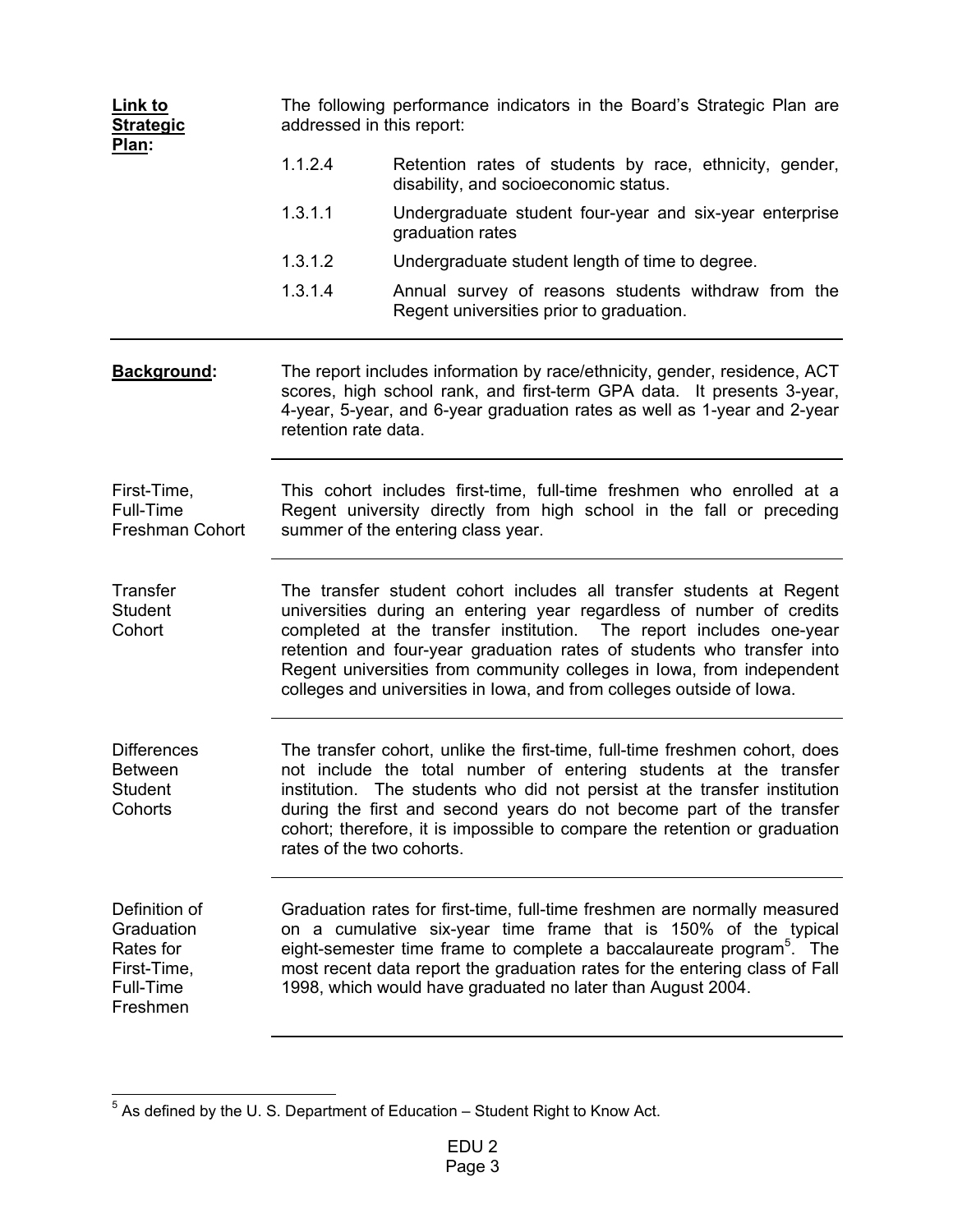| Definition of<br>Graduation<br>Rates for<br><b>Transfer</b> | Graduation rates for transfer students are calculated from the date of<br>admission to a Regent university. Years of study completed at previous<br>institutions are not included in the determination of graduation rates.                                                                                                                                                                                                                                                                                          |
|-------------------------------------------------------------|----------------------------------------------------------------------------------------------------------------------------------------------------------------------------------------------------------------------------------------------------------------------------------------------------------------------------------------------------------------------------------------------------------------------------------------------------------------------------------------------------------------------|
| <b>Students</b>                                             | Because the Student Right to Know measure of six-year graduation rates<br>applies only to first-time, full-time freshmen, four-year (measured from<br>time of entry to the Regent universities) graduation rates are more<br>appropriate for transfer students.                                                                                                                                                                                                                                                      |
| Definition of<br><b>Retention Rates</b>                     | Retention is the rate at which members of an entering freshman class<br>return to that same institution in successive years until the completion of<br>a degree. Research <sup>6</sup> shows that the majority of students who withdraw,<br>transfer, or otherwise leave an institution do so during the first two years<br>of college.                                                                                                                                                                              |
| Four-Year<br><b>Graduation Plan</b>                         | In 1995, the Board's Priority Study Group on Graduation Rates<br>recommended that each institution develop a four-year graduation plan<br>that would effectively guarantee full-time students the opportunity to<br>complete a bachelor's degree within eight semesters. A Four-Year<br>Graduation Plan currently exists at each of the Regent universities for<br>students who desire that option. SUI's target for the four-year graduation<br>rate is 40%. UNI's target for the four-year graduation rate is 35%. |
| <u>Analysis</u> :                                           |                                                                                                                                                                                                                                                                                                                                                                                                                                                                                                                      |
| Retention                                                   | The transition from high school to university life poses significant<br>challenges for many entering students. A variety of academic, social,<br>cultural, economic, and personal factors can influence the success of that<br>transition.                                                                                                                                                                                                                                                                           |
|                                                             | Previous national and state studies, as well as the Regent universities'<br>own experience over many years, have demonstrated that the following<br>factors contribute significantly to the retention rate:                                                                                                                                                                                                                                                                                                          |
|                                                             | Student input factors of entering freshmen (high school rank, ACT<br>scores, socioeconomic status);                                                                                                                                                                                                                                                                                                                                                                                                                  |
|                                                             | Institutional environmental factors (housing, advising, orientation,<br>extracurricular activities, support services); and                                                                                                                                                                                                                                                                                                                                                                                           |
|                                                             | Academic standards factors (major field requirements, core<br>curriculum requirements, development courses, grading practices).                                                                                                                                                                                                                                                                                                                                                                                      |
| Institutional<br>Selectivity                                | Highly selective institutions have higher graduation rates and lower<br>dropout rates than traditionally selective public institutions, according to<br>studies by the American College Testing Service.                                                                                                                                                                                                                                                                                                             |

e<br>
6 Source: NCES.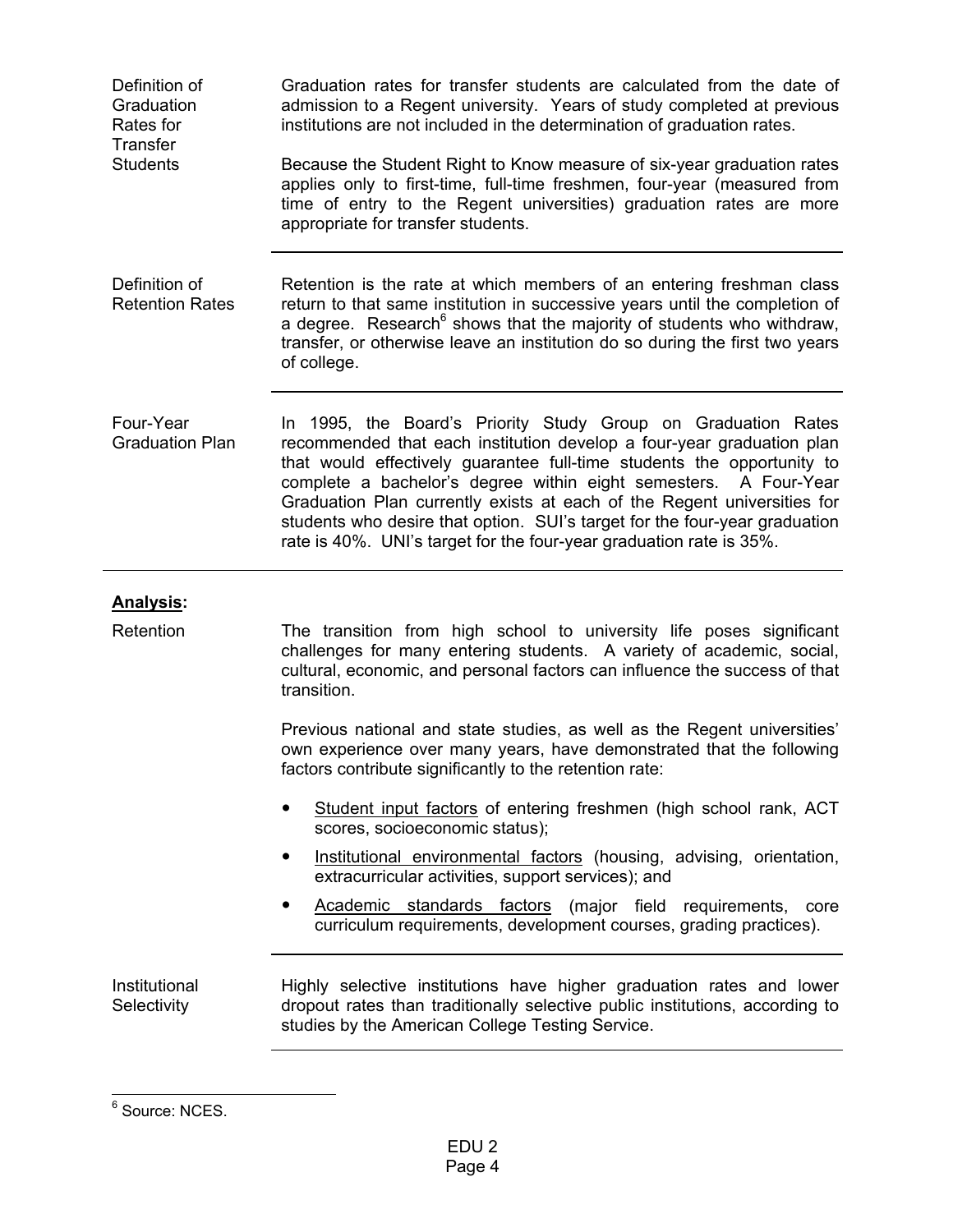| Best Practices in | According to John Gardner, executive director of the Policy Center on the   |
|-------------------|-----------------------------------------------------------------------------|
| Retention         | First Year of College at Brevard College, the first-year experience is the  |
|                   | key factor in a student's success in college and "colleges typically do not |
|                   | focus on this phase of student life." Rather than emphasizing "retention,"  |
|                   | colleges need to foster student success.                                    |

Institutional **Experiences** The Regent universities are committed to the academic success of their students. Reducing attrition and improving retention are important priorities on each campus. Undergraduate admissions standards are designed to ensure that each student has the appropriate academic background and potential to complete a degree program.

> The institutions<sup>7</sup> have established a variety of initiatives, programs, and services (such as tutoring labs, academic advising, career development services, and learning communities) to help students make a successful transition both to the rigors of postsecondary learning and to the challenges of independence and adulthood.

### **FIRST-TIME, FULL-TIME FRESHMAN COHORT**

Non-Persistence Despite extensive intervention efforts, the Regent universities regularly lose 25% to 30% of each year's entering full-time freshmen within two years. A part of this loss may occur when students change or refine educational goals that require transfer to another institution or suspension of their studies.

One-Year Retention Rates During the past ten years, the one-year retention rates at the Regent universities have been relatively stable and are consistent with or somewhat better than national indices. ISU and UNI have established significant targets, 90% and 85%, respectively, for their first-year retention rates.

|            | 1993      | 1994      | 1995      | 1996 | 1997 | 1998 | 999  | 2000 | 2001 | 2002 | 2003 |
|------------|-----------|-----------|-----------|------|------|------|------|------|------|------|------|
|            | $\%$      | %         | $\%$      | $\%$ | $\%$ | %    | $\%$ | $\%$ | $\%$ | $\%$ | $\%$ |
| <b>SUI</b> | 83.6      | 83.4      | 82.0      | 82.9 | 83.7 | 83.5 | 83.9 | 82.6 | 82.5 | 80.9 | 83.2 |
| <b>ISU</b> | 81.1<br>и | 81<br>.5  | 81<br>1.5 | 82.8 | 83.6 | 84.4 | 85.  | 83.7 | 83.4 | 84.2 | 84.6 |
| <b>UNI</b> | 80.2      | 80.7<br>⇁ | 81<br>1.8 | 82.0 | 82.4 | 81.0 | 81.4 | 84.0 | 81.4 | 80.6 | 81.4 |

#### **ONE-YEAR RETENTION PERCENTAGE RATES FOR ENTERING FRESHMEN CLASSES OF 1993 – 2003**

Institutional **Effectiveness** 

Earning a college degree is one important and widely used outcome measure of institutional effectiveness. Graduation rates are also one of the required reporting elements under the federal government's Student Right-to-Know Act.

 <sup>7</sup> Attachment A (pgs. 15-17) describes the retention initiatives implemented by the Regent universities.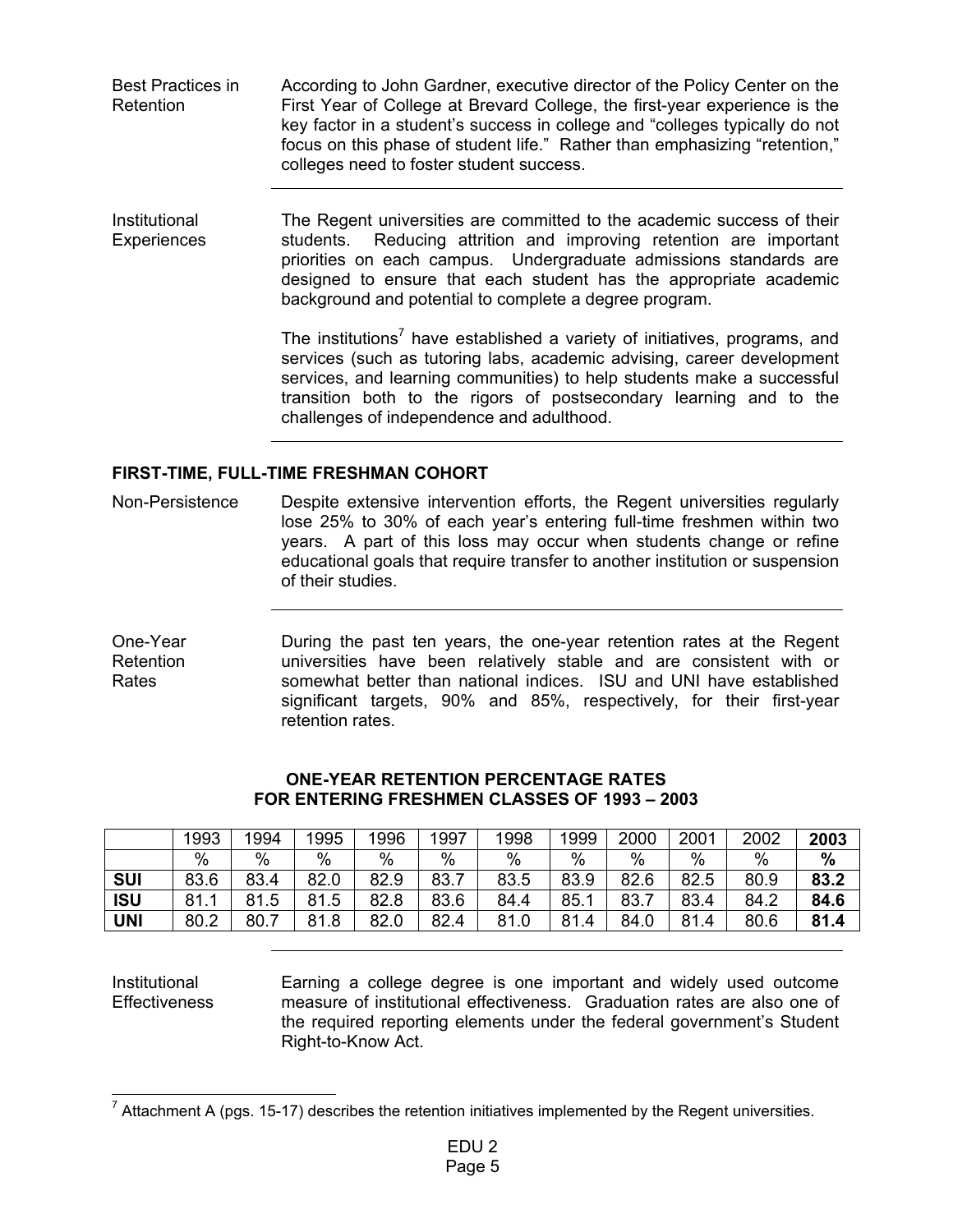- Graduation rates are often referenced to demonstrate that institutions are achieving their missions with a high level of efficiency and productivity.
- However, lack of completion of a degree from the matriculating institution does not necessarily reflect failure on the part of the institution or of the student. Many legitimate, unexpected, and uncontrollable factors can lead to this result; for example, some students may not set the completion of a degree as their educational goal, or family responsibilities may require some students to return home.

| Four-Year  | SUI has identified a target of 40% for its four-year graduation rate. SUI |
|------------|---------------------------------------------------------------------------|
| Graduation | indexes its four-, five-, and six-year graduation rate targets to ACT     |
| Rates      | scores, with higher rates expected for those with higher scores. UNI has  |
|            | identified a target of 35% for its four-year graduation rate.             |

#### **FOUR-YEAR GRADUATION PERCENTAGE RATES FOR ENTERING FRESHMEN CLASSES OF 1990 – 2000**

|            | 1990 | 1991 | 1992          | 1993 | 1994 | 1995      | 1996     | 1997 | 1998 | 1999 | 2000 |
|------------|------|------|---------------|------|------|-----------|----------|------|------|------|------|
|            | %    | $\%$ | $\%$          | %    | $\%$ | $\%$      | %        | $\%$ | $\%$ | $\%$ | $\%$ |
| <b>SUI</b> | 32.9 | 32.3 | 32.3          | 34.6 | 34.3 | 35.3<br>ົ | 37<br>∵8 | 37.6 | 35.8 | 37.  | 39.5 |
| <b>ISU</b> | 19.0 | 20.6 | 21<br>4 I . I | 22.3 | 24.0 | 25.1      | 28.4     | 27.0 | 29.2 | 31.4 | 31.2 |
| <b>UNI</b> | 24.3 | 24.1 | 26.2          | 27.7 | 29.0 | 30.1      | 33.4     | 28.8 | 29.5 | 33.5 | 33.9 |

Six-Year **Graduation** Rates

Six-year graduation rates for all three Regent universities have remained at 60% or higher since 1991. Minor fluctuations in these rates occur every year but they have not indicated any significant trend. Changes in the size and composition of each entering class may account for modest variations in rates as might individual student decisions<sup>8</sup>.

ISU has established a six-year graduation rate target of 70%. UNI has identified a target of 65% for its six-year graduation rate.

|            | 1988 | 1989      | 1990 | 1991 | 1992 | 1993 | 1994          | 1995 | 1996 | 1997 | 1998 |
|------------|------|-----------|------|------|------|------|---------------|------|------|------|------|
|            | $\%$ | $\%$      | %    | $\%$ | %    | %    | $\frac{0}{0}$ | %    | $\%$ | %    | $\%$ |
| <b>SUI</b> | 61.2 | 60.9      | 62.6 | 63.1 | 63.  | 62.8 | 64.0          | 64.9 | 64.4 | 64.6 | 66.2 |
| <b>ISU</b> | 63.6 | 61<br>1.6 | 60.0 | 60.1 | 61.  | 60.4 | 62.4          | 63.7 | 65.3 | 65.7 | 66.5 |
| <b>UNI</b> | 60.4 | 61.9      | 59.4 | 60.4 | 62.2 | 62.9 | 62.2          | 64.2 | 66.5 | 65.2 | 64.3 |

#### **SIX-YEAR GRADUATION PERCENTAGE RATES FOR ENTERING FRESHMEN CLASSES OF 1988** – **1998**

<sup>8</sup> According to the National Center for Education Statistics, more than 20% of college students change their degree major.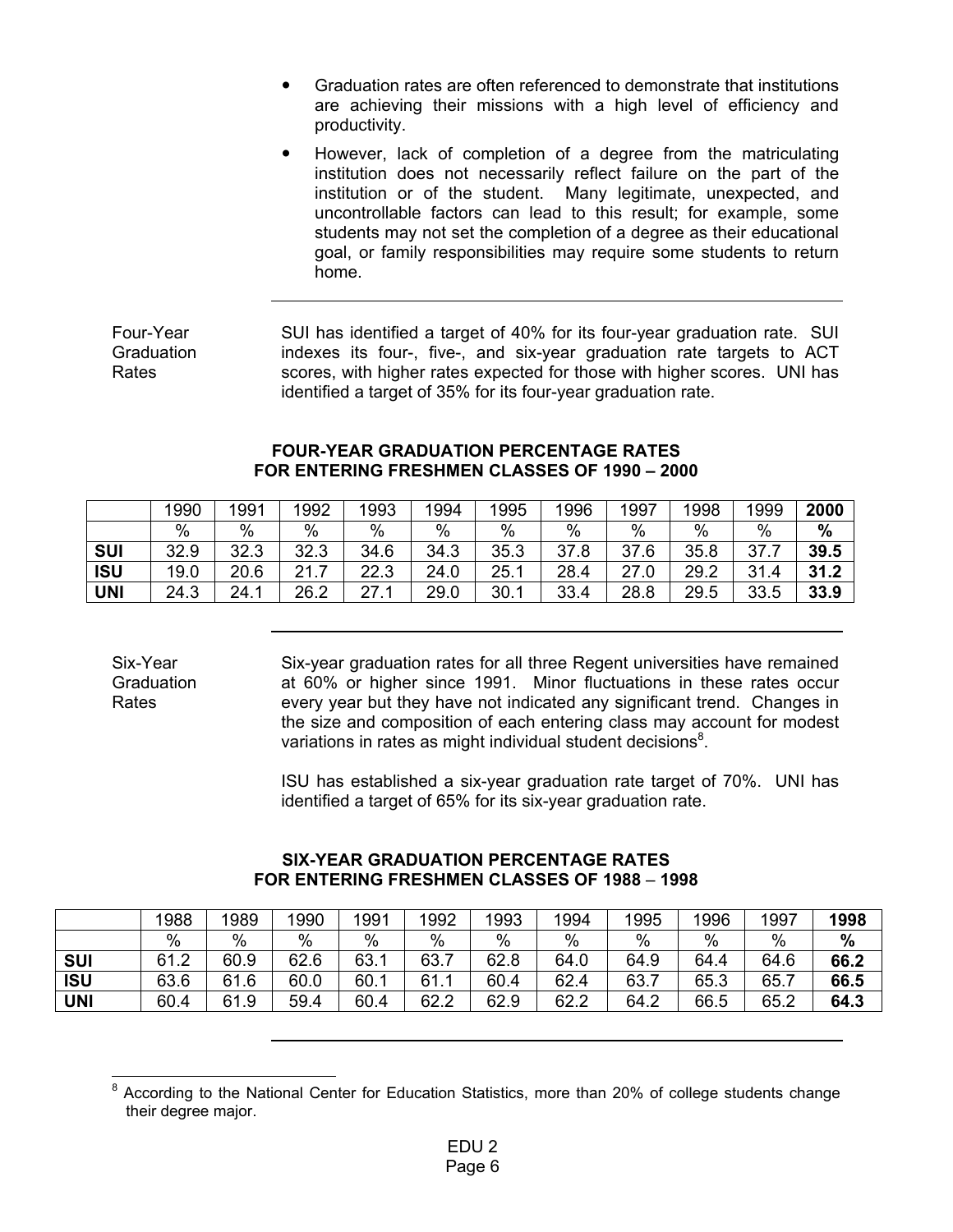Charts The pie charts on the following pages illustrate the academic status of the entering class of 1998 at the beginning of the seventh year. The charts depict graduation and retention rates at each university for that year's total cohort of 9,678 students.

University of Iowa SUI's entering freshman class cohort of 1998 includes 3,896 students. SUI's six-year graduation rate for the entering freshman class of 1998 was 66.2%. An additional 2.4% of that entering class returned for the seventh year in Fall 2004, illustrating persistence in excess of six years toward a bachelor's degree. However, 31.3% of the entering class of 1998 did not graduate from SUI.



# **UNIVERSITY OF IOWA ENTERING FRESHMAN CLASS OF 1998**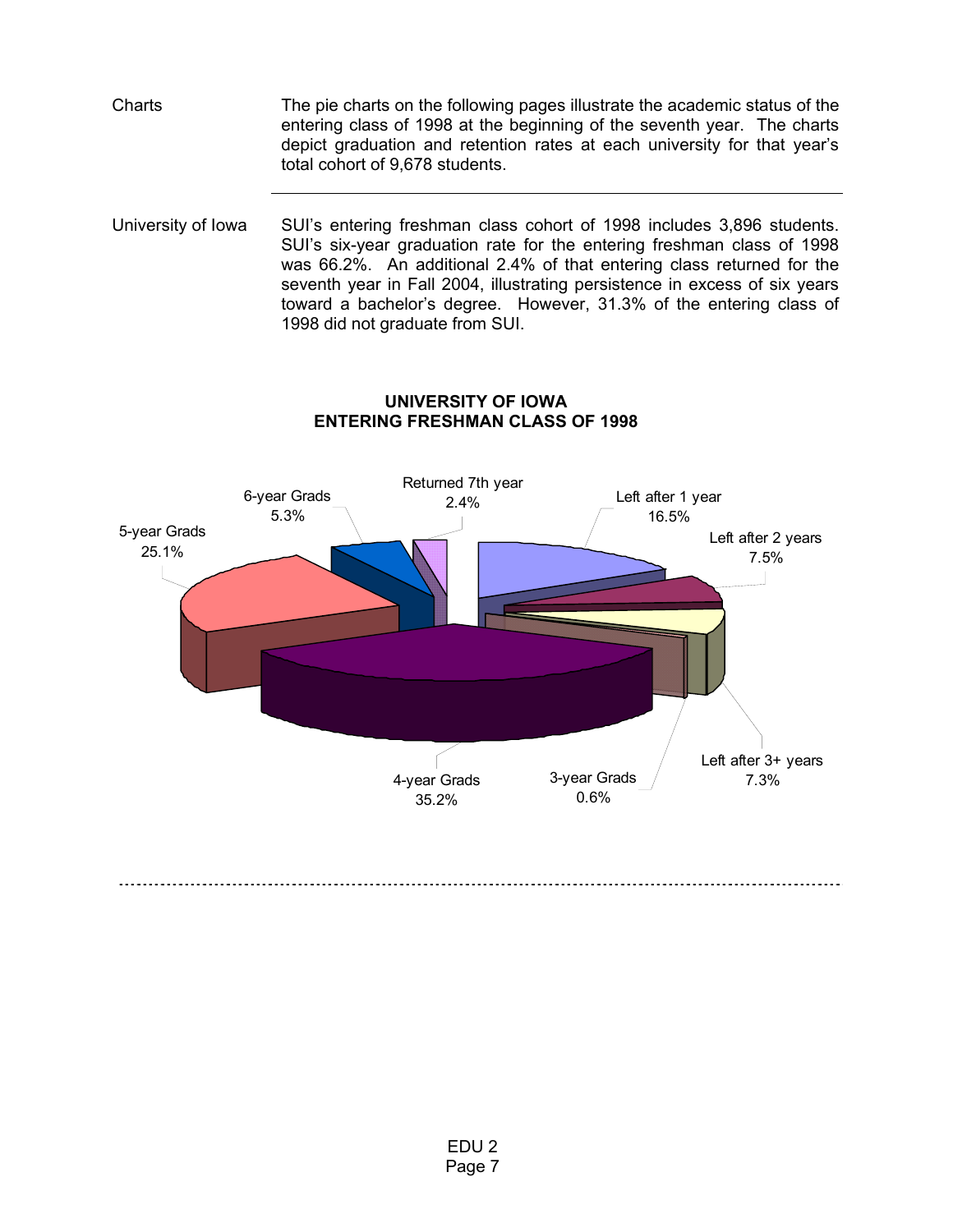Iowa State **University** 

ISU's entering freshman class cohort of 1998 includes 3,800 students. ISU's six-year graduation rate for the entering freshman class of 1998 was 66.5%. An additional 2.6% of that entering class returned for the seventh year in Fall 2004, illustrating persistence in excess of six years toward a bachelor's degree. However, 30.9% of the entering class of 1998 did not graduate from ISU.

### **IOWA STATE UNIVERSITY ENTERING FRESHMAN CLASS OF 1998**

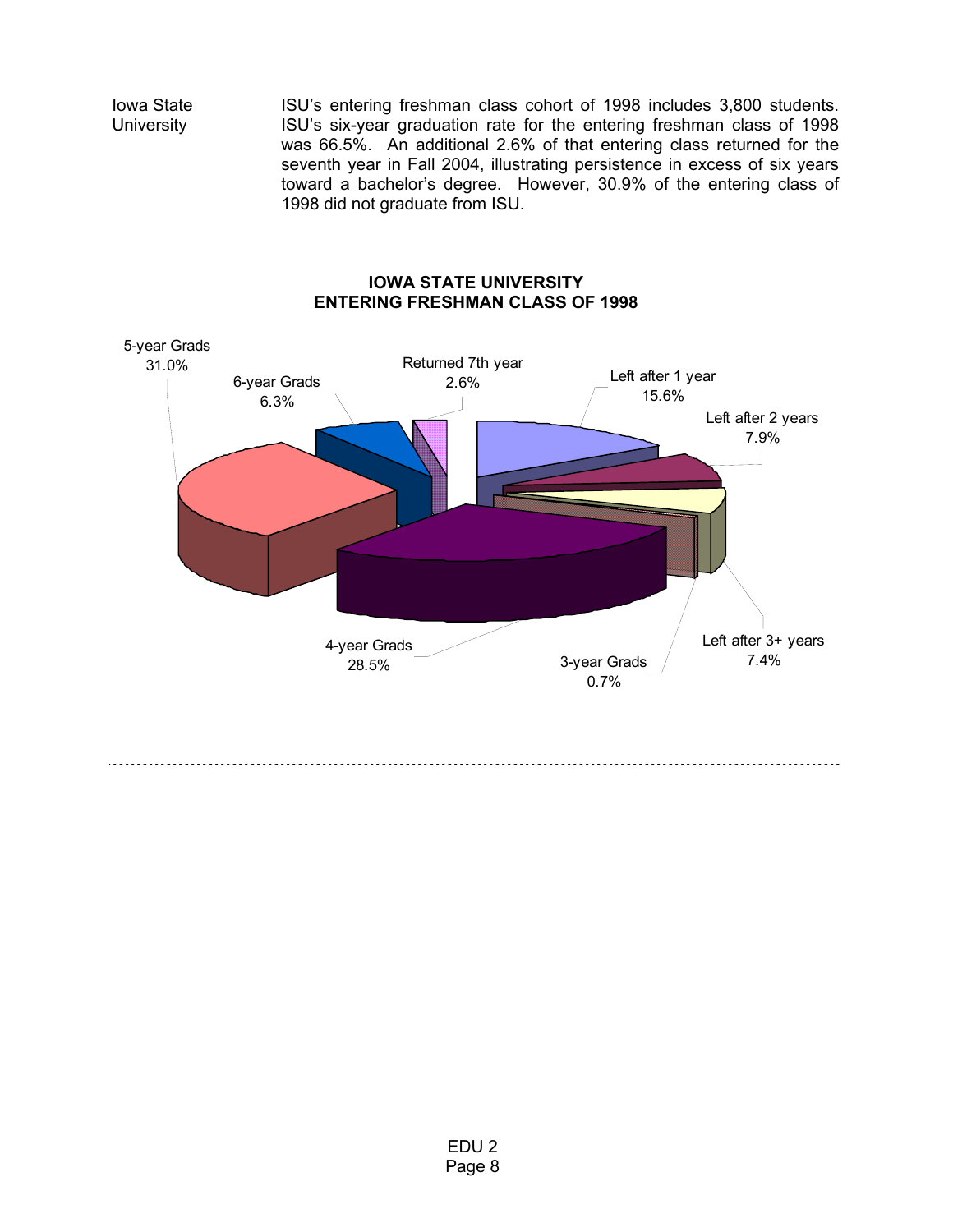University of Northern Iowa

UNI's entering freshman class cohort of 1998 includes 1,982. UNI's sixyear graduation rate for the entering freshman class of 1998 was 64.3%. An additional 2.0% of that entering class returned for the seventh year in Fall 2004, illustrating persistence in excess of six years toward a bachelor's degree. However, 33.7% of the entering class of 1998 did not graduate from UNI.

### **UNIVERSITY OF NORTHERN IOWA ENTERING FRESHMAN CLASS OF 1998**



Gender

for eight out of the past ten years.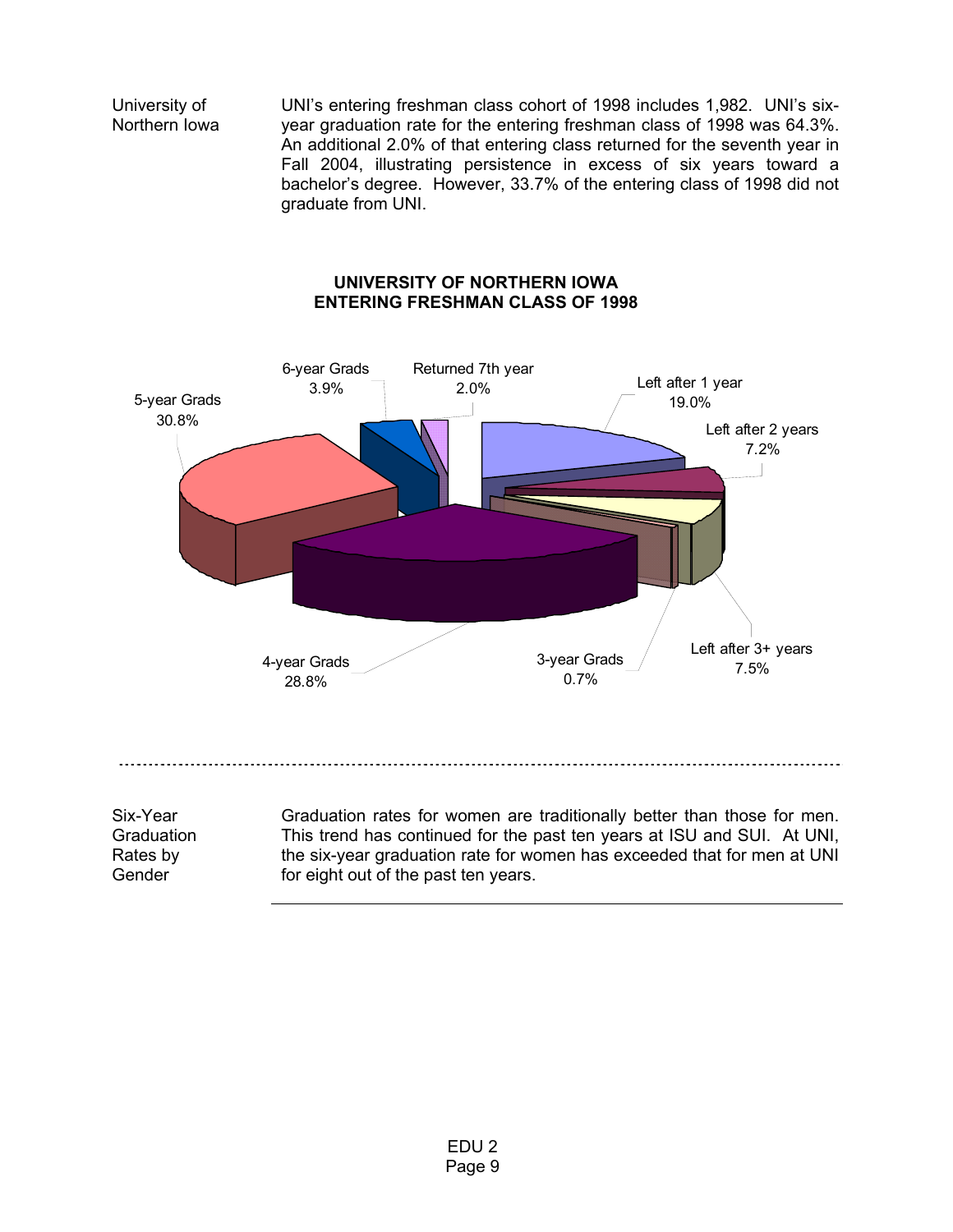Six-Year Graduation Rates by Race/Ethnicity

**University** of Iowa • Between 1994 and 1998, the range of six-year graduation rates for African-American students was 38.0% (1997) – 59.7% (1996); the five-year average was 46.9%.

- The range of six-year graduation rates for Asian-American students was 54.3% (1996) – 67.0% (1998); the five-year average was 61.2%.
- The range of six-year graduation rates for Hispanic-American students was 46.8% (1996) – 65.3% (1997); the five-year average was 55.1%.
- The range of six-year graduation rates for Native American students was 11.8%  $(1994)^{9}$  – 70.6% (1998); the five-year average was 51.9%.
- The range of six-year graduation rates for non-minority students was 65.1% (1994 & 1997) – 67.1% (1998); the five-year average was 65.8%.
- In 1994, 1995, and 1996, the non-minority six-year graduation rate was higher than all racial/ethnic minority groups; in 1997 the six-year graduation rates of Asian-American students and Hispanic-American students were slightly higher than the six-year graduation rate of non-minority students, by 0.3 and 0.2 percentage points, respectively; in 1998, the six-year graduation rate of Native American students was higher by 3.5 percentage points than the six-year graduation rate of non-minority students.



 <sup>9</sup> The cohort size of Native American students was 2 or less in 1994.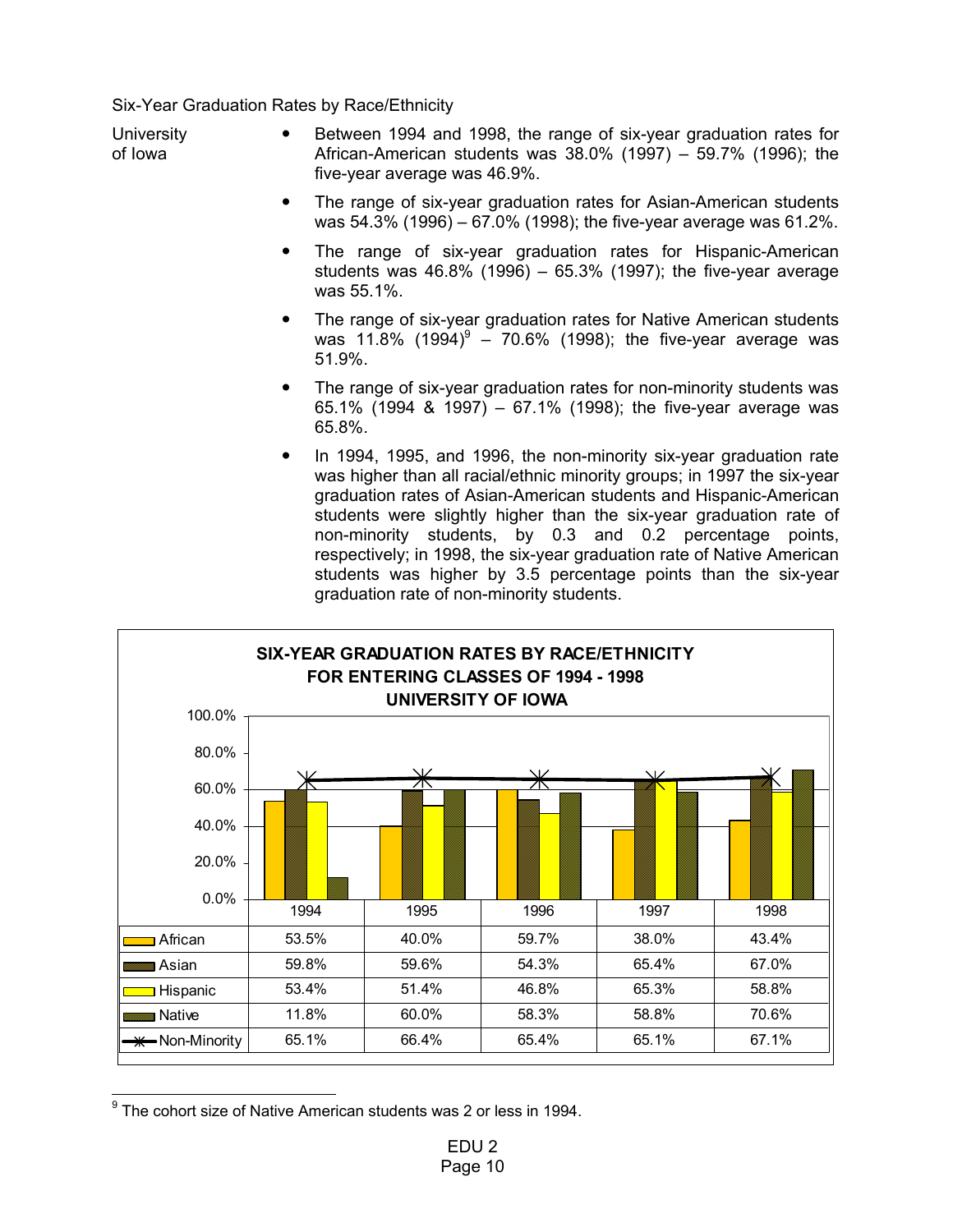Iowa State **University** Between 1994 and 1998, the range of six-year graduation rates for African-American students was 34.0% (1994) – 43.5% (1995); the five-year average was 39.5%.

- The range of six-year graduation rates for Asian-American students was 56.8% (1998) – 72.0% (1994); the five-year average was 64.3%.
- The range of six-year graduation rates for Hispanic-American students was 35.6% (1995) – 58.8% (1997); the five-year average was 49.0%.
- The range of six-year graduation rates for Native American students was 42.9% (1996) – 71.4% (1994); the five-year average was 55.8%.
- The range of six-year graduation rates for non-minority students was 63.1% (1994) – 68.0% (1998); the five-year average was 65.8%.
- In 1995, 1996, and 1998, the non-minority six-year graduation rate was higher than all racial/ethnic minority groups; in 1994 the six-year graduation rates of Asian-American students and Native American students were higher than the six-year graduation rate of non-minority students, by 8.9 and 8.3 percentage points, respectively; in 1997, the six-year graduation rate of Asian-American students was higher by 0.8 percentage points than the six-year graduation rate of non-minority students.

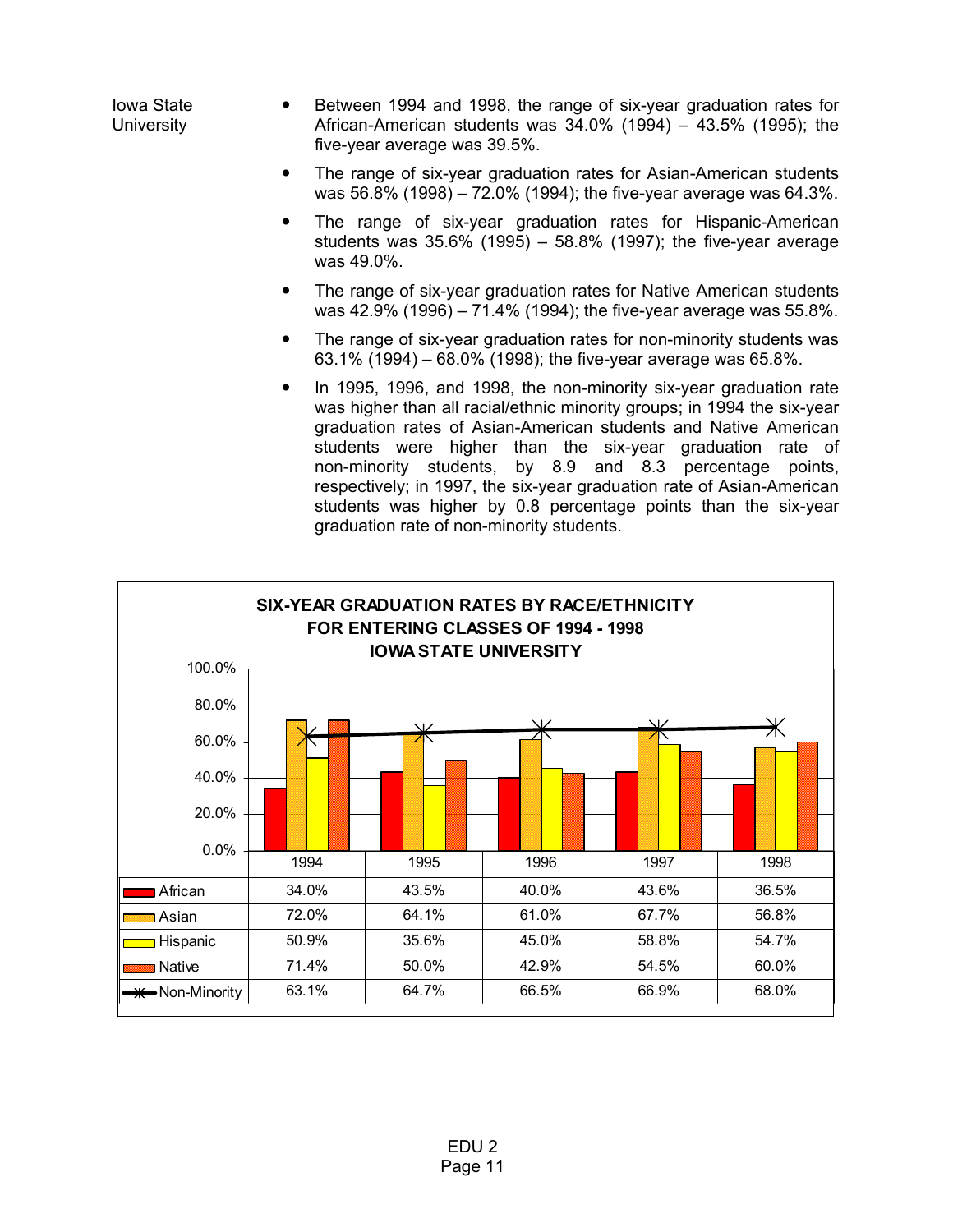University of Northern Iowa Between 1994 and 1998, the range of six-year graduation rates for African-American students was 31.6% (1997) – 44.8% (1995); the five-year average was 38.3%.

- The range of six-year graduation rates for Asian-American students was 40.0% (1996) – 78.9% (1995); the five-year average was 50.9%.
- The range of six-year graduation rates for Hispanic-American students was 10.0% (1997) – 50.0% (1996); the five-year average was 35.9%.
- The range of six-year graduation rates for Native American students<sup>10</sup> was 0.0% (1994 & 1997) – 50.0% (1996 & 1998); the fiveyear average was 28.0%.
- The range of six-year graduation rates for non-minority students was 63.3% (1994) – 67.4% (1996); the five-year average was 65.5%.
- In all years except 1995, the non-minority six-year graduation rate was higher than all racial/ethnic minority groups. In 1995, the six-year graduation rate of Asian-American students was higher than the six-year graduation rate of non-minority students, by 14.0 percentage points.



 $10$  The cohort size of Native American students was 2 or less in all years except 1998.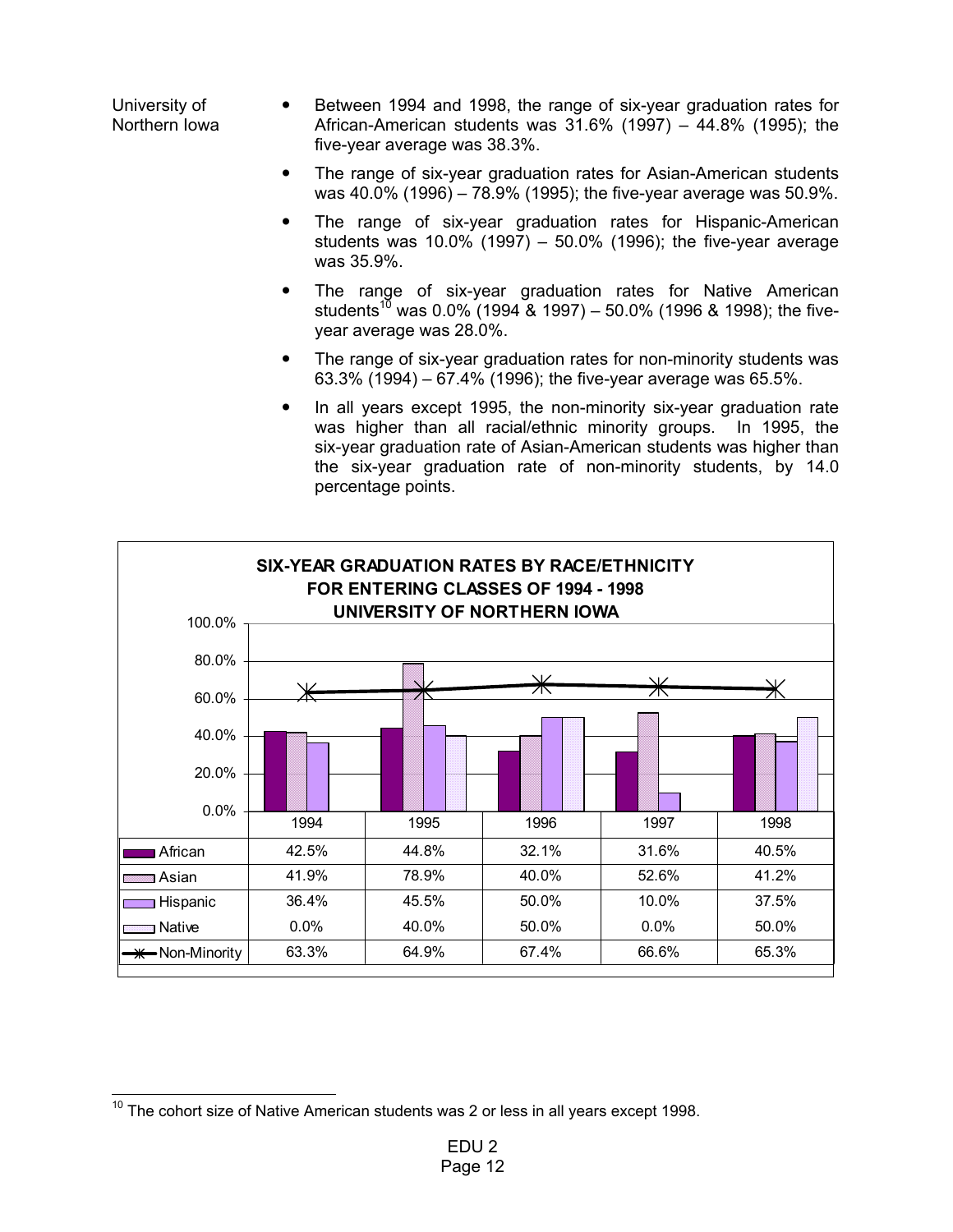### **TRANSFER STUDENT COHORT**

One-Year Retention More than 4,000 students transfer annually into Regent institutions after Rates of Transfer **Students** initial enrollment at other postsecondary institutions, including other Regent universities. While there is not a significant difference in one-year retention rates between those transfer students who completed an AA degree and those who did not, there is a significant difference in one-year retention rates by transfer GPA.

#### **ONE-YEAR RETENTION RATES OF TRANSFER STUDENTS BY SECTOR TO REGENT UNIVERSITIES FOR THE ENTERING CLASS OF 2003**

|                                | <b>SUI</b> | <b>ISU</b> | <b>UNI</b> |
|--------------------------------|------------|------------|------------|
| Iowa 2-yr Public, AA Degree    | 75.6%      | 80.5%      | 82.3%      |
| Iowa 2-yr Public, No AA Degree | 76.6%      | 75.1%      | 73.8%      |
| All Iowa 2-yr Public           | 76.1%      | 76.6%      | 78.8%      |
| Iowa Private 2-yr              | 0.0%       | 50.0%      | 70.6%      |
| Iowa Private 4-yr              | 75.3%      | 74.5%      | 73.2%      |
| Iowa Public 4-yr               | 78.9%      | 77.5%      | 80.6%      |
| <b>Colleges Outside Iowa</b>   | 78.5%      | 77.4%      | 80.0%      |
| <b>TOTAL</b>                   | 76.9%      | 76.6%      | 78.5%      |

### **ONE-YEAR RETENTION RATES OF TRANSFER STUDENTS BY TRANSFER GPA TO REGENT UNIVERSITIES FOR THE ENTERING CLASS OF 2003**

|               | <b>SUI</b> | <b>ISU</b> | <b>UNI</b> |
|---------------|------------|------------|------------|
| $3.50 - 4.00$ | 89.2%      | 88.1%      | 88.7%      |
| $3.25 - 3.49$ | 78.6%      | 78.5%      | 88.3%      |
| $3.00 - 3.24$ | 81.8%      | 74.7%      | 77.2%      |
| $2.75 - 2.99$ | 71.8%      | 77.8%      | 81.4%      |
| $2.50 - 2.74$ | 69.3%      | 72.2%      | 72.1%      |
| $2.25 - 2.49$ | 59.3%      | 73.3%      | 66.7%      |
| $2.00 - 2.24$ | 73.3%      | 66.0%      | 51.4%      |
| $1.00 - 1.99$ | 33.3%1     | 43.8%      | 50.0%      |
| $0.00 - 0.99$ | 100.0%1    | 66.7%      | 70.0%      |
| <b>NA</b>     | 90.9%      | <b>NA</b>  | <b>NA</b>  |
| <b>TOTAL</b>  | 76.9%      | 76.6%      | 78.5%      |

<sup>1</sup>The cohort size of each of these groups was 2 or less.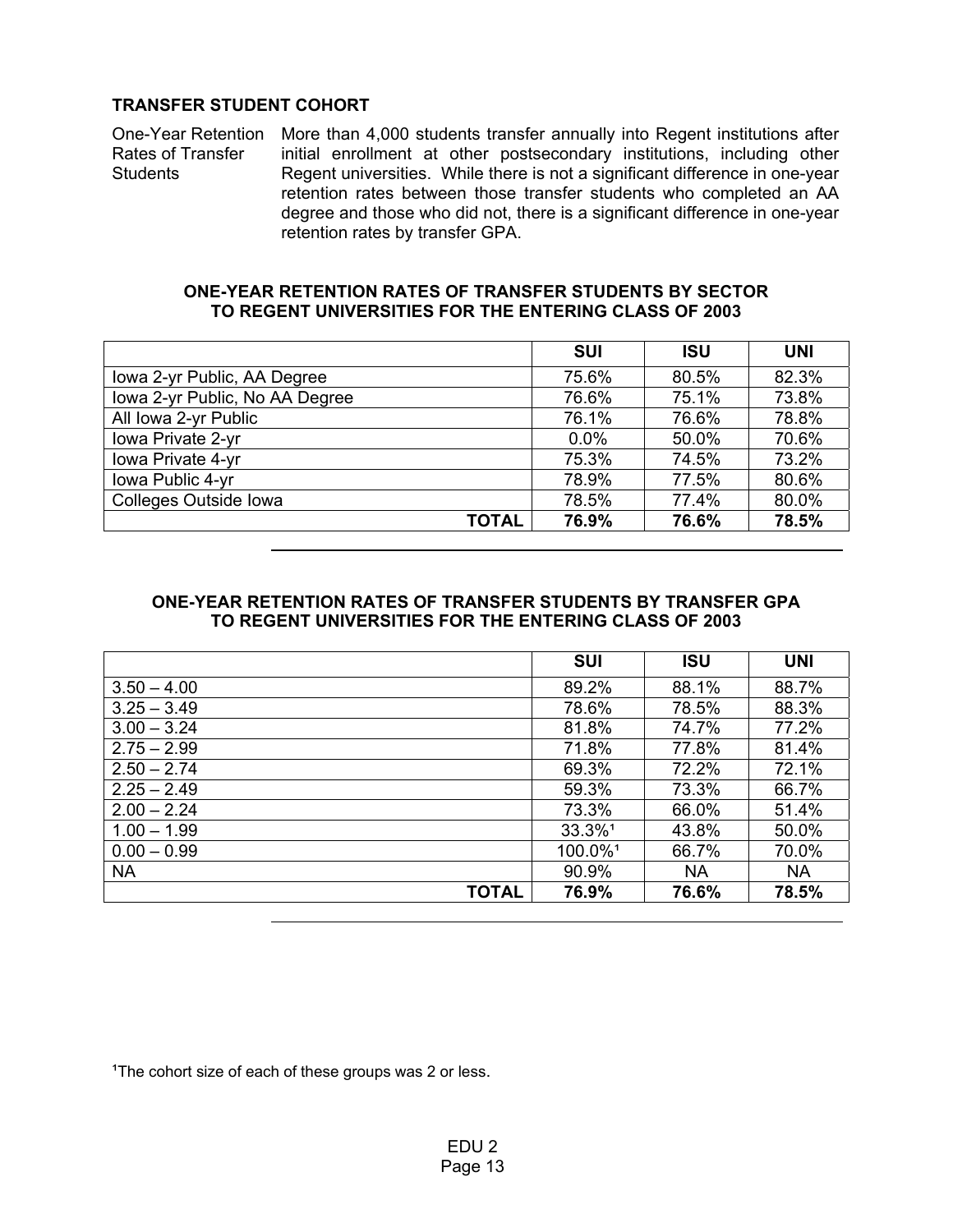Four-Year **Graduation** Rates of Transfer **Students** 

The four-year graduation rates for transfer students at the Regent universities differ by sector. Furthermore, there is a significant difference in four-year graduation rates between those transfer students who completed an AA degree and those who did not as well as by transfer GPA.

### **FOUR-YEAR GRADUATION RATES OF TRANSFER STUDENTS (BY SECTOR) TO REGENT UNIVERSITIES FOR THE ENTERING CLASS OF 2000**

|                                | <b>SUI</b> | <b>ISU</b> | <b>UNI</b> |
|--------------------------------|------------|------------|------------|
| Iowa 2-yr Public, AA Degree    | 57.5%      | 79.0%      | 75.0%      |
| Iowa 2-yr Public, No AA Degree | 48.3%      | 59.1%      | 49.8%      |
| All Iowa 2-yr Public           | 52.0%      | 65.1%      | 64.8%      |
| Iowa Private 2-yr              | 57.1%      | 66.7%      | 50.0%      |
| Iowa Private 4-yr              | 65.1%      | 65.3%      | 64.4%      |
| Iowa Public 4-yr               | 71.4%      | 76.9%      | 73.2%      |
| Colleges Outside Iowa          | 61.1%      | 61.0%      | 58.1%      |
| <b>TOTAL</b>                   | 58.2%      | 64.9%      | 64.3%      |

### **FOUR-YEAR RETENTION RATES OF TRANSFER STUDENTS BY TRANSFER GPA TO REGENT UNIVERSITIES FOR THE ENTERING CLASS OF 2000**

|               | <b>SUI</b> | <b>ISU</b> | <b>UNI</b> |
|---------------|------------|------------|------------|
| $3.50 - 4.00$ | 78.1%      | 77.5%      | 75.7%      |
| $3.25 - 3.49$ | 67.7%      | 70.4%      | 76.8%      |
| $3.00 - 3.24$ | 63.1%      | 72.0%      | 75.0%      |
| $2.75 - 2.99$ | 53.2%      | 70.7%      | 79.9%      |
| $2.50 - 2.74$ | 50.0%      | 57.3%      | 51.2%      |
| $2.25 - 2.49$ | 42.5%      | 53.1%      | 38.4%      |
| $2.00 - 2.24$ | 31.7%      | 50.4%      | 44.0%      |
| $1.00 - 1.99$ | 25.0%      | 18.2%      | $0.0\%$    |
| $0.00 - 0.99$ | 38.1%      | 50.0%      | 55.6%      |
| <b>NA</b>     | 0.0%       | 0.0%       | <b>NA</b>  |
| <b>TOTAL</b>  | 58.4%      | 64.9%      | 64.3%      |

#### Data Tables The graduation and retention rates tables and the non-persistence study results tables are available on the Board of Regent's website.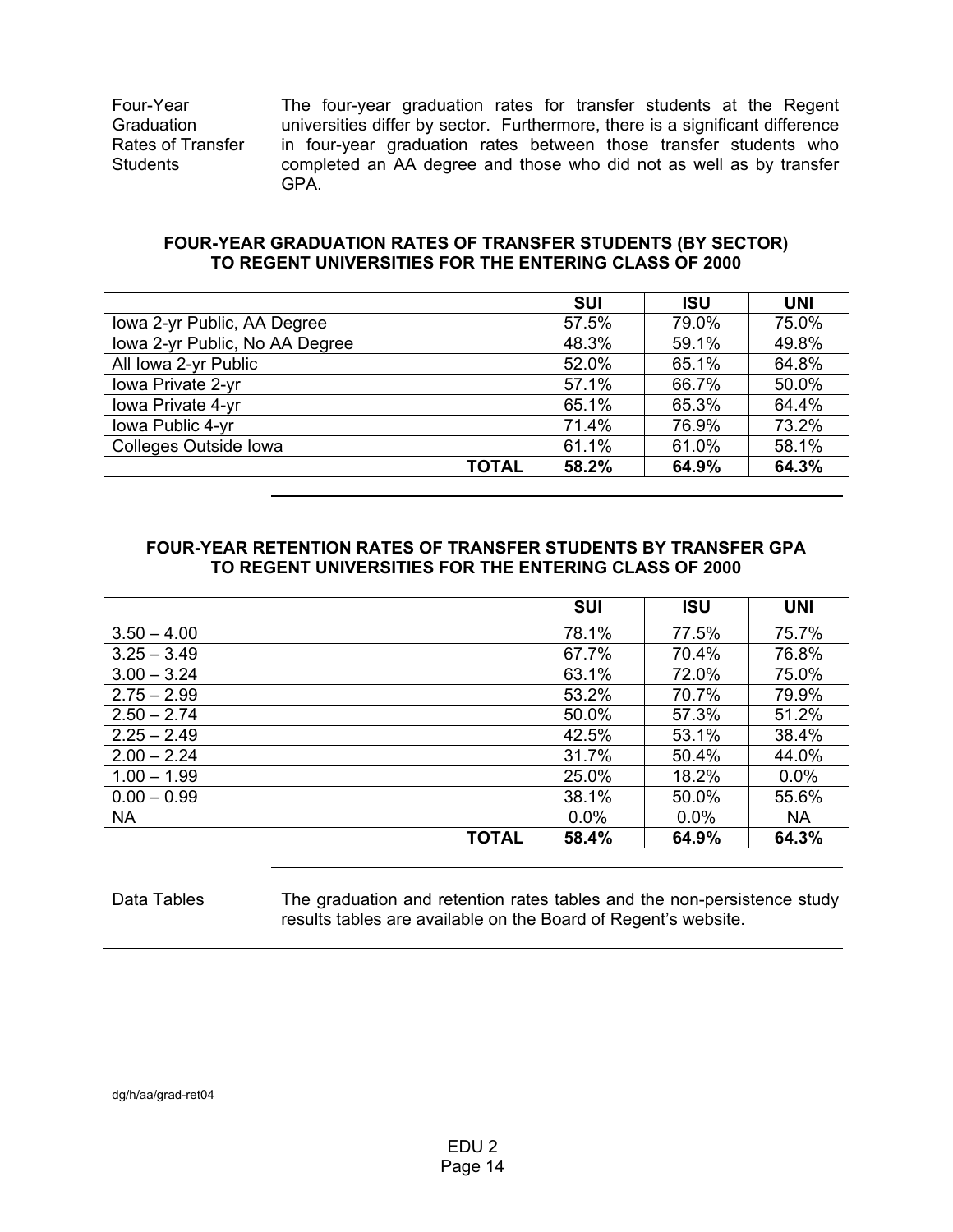## **ATTACHMENT A**

#### **UNIVERSITY OF IOWA INITIATIVES ON PERSISTENCE AND RETENTION FALL 2004**

The University of Iowa is very pleased with its progress in improving persistence and graduation rates. Currently, all three of our graduation rates are at all time highs. The six-year rate has increased from 64.6% in 2003 to 66.2% in 2004. The five-year rate has increased from 60.9% in 2003 to 61.8% in 2004. And the four-year rate has increased from 37.7% in 2003 to 39.5% in 2004.

We attribute this success to three quite different interventions. The first is the Four-Year Graduation Plan which was first offered in the fall of 1995. This plan provides students with a set of benchmarks that helps them plan their schedules and keep on track. It also offers a financial guarantee that the University will make sure that the courses students need for graduation are available when they are needed or, should we fail, that the University will pay the tuition for any necessary courses. About 75% of entering freshmen sign up for the Plan and those who do are much more likely to graduate in four years than those who do not. Moreover, we are happy to report that the University plans so well now that we have never had to pay for an unavailable course.

The second intervention includes a set of courses begun in 2001. These are aimed at integrating students into the academic and social community during their freshman year. These include "The College Transition," a first-year experience course intended to help students adjust to the new responsibilities and greater demands that college life brings, and "College Success Seminar," a second semester course for freshman who are put on probation after their initial term. We also offer a series of "Freshman Seminars" that introduce students to faculty members' specialized areas of expertise and interest. We also have a variety of "Residential Learning Communities" that allow students with common academic interests such as health science, business, performing arts, or writing to live together and benefit from academic programming in their interest areas.

The third intervention involves how we select students who do not quality for automatic admission. Since 2001, we have been trying to identify the factors that discriminate between students who will do well here at Iowa and those who will not. As our enrollments have grown, we have begun to enforce our deadlines and requirements more vigorously based on our experience with students who have been admitted in the past despite deficiencies. For example, we no longer accept late applications because we have learned that students who choose us late tend not to persist. Also, we are very careful now about what we accept in lieu of actual course work in the high school unit requirements. This new rigor in enforcing standards has allowed us not only to do a better job of selecting students for potential success at Iowa but also allow us to support high school teachers in encouraging students to take all required courses.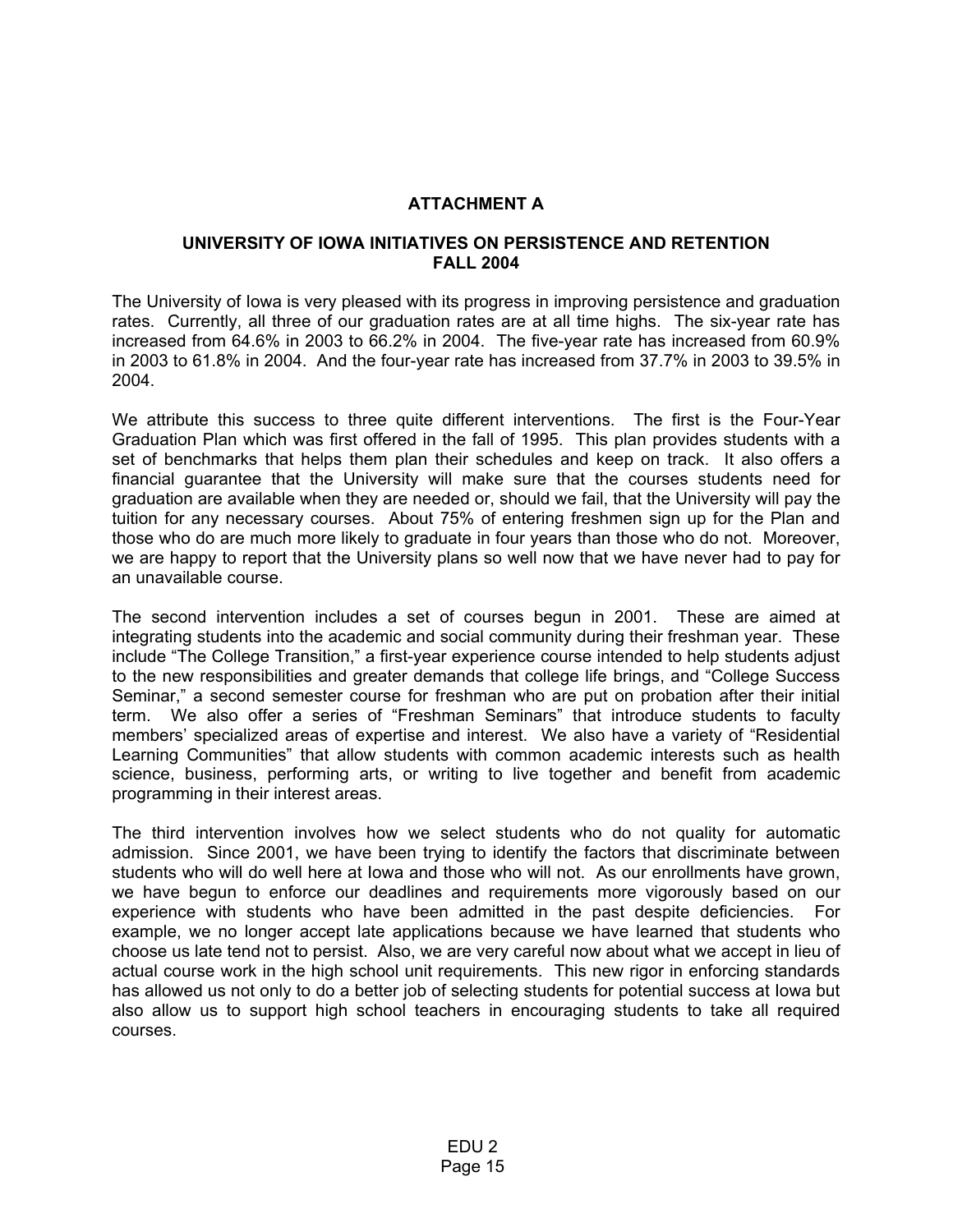#### **IOWA STATE UNIVERSITY COMMENTS ON RETENTION AND GRADUATION REPORT FALL 2004**

Iowa State University has set a goal of achieving a 70% six-year graduation rate, and this year's retention and graduation report indicates that progress has been made towards achieving that goal. For the entering class of Fall 1998, 66.5% of the students in that cohort graduated within six years of entry, up from 65.7% for the Fall 1997 entering cohort. The five-year graduation rate has also improved significantly, with 62.7% of students in the Fall 1997 cohort graduating within five years, compared to 60.2% of the Fall 1996 cohort. Reviewing the data for resident students, 68% of the entering class of Fall 1998 graduated within six years, the highest six-year graduation rate for residents in this retention and graduation report series.

A number of recent University initiatives have focused on enhancing student persistence, particularly from the first to the second year. The Course Availability Committee, formed in 2001, has been a collaborative effort between administrative units and colleges to improve course availability for undergraduate students. Significant emphasis has been placed on academic assistance opportunities for students, including the Supplemental Instruction Program (SI) that is targeted at large classes with a history of lower student success. The Academic Success Center provides a variety of services including tutoring, counseling referrals, minority student support programs, and assistance to students with disabilities. As a result of these and other efforts, student retention for the second year improved during the past year, with 84.6% of freshmen returning for their second year of study.

ISU Learning Communities have been a critical component of University efforts to improve first-year retention, and retention and graduation data continue to show that students in learning communities persist and graduate at a higher rate than students who are not in learning communities. Of the 1771 first-time, full-time freshmen in fall 2003 learning communities, 88.0% returned for their second year at ISU compared to 81.9% of the first-time full-time freshmen who were not members of learning communities. The freshman learning community participation rate for fall 2003 was 45.9%, and this was the first year that the learning community participation rate has exceeded 40%. Of the 1490 first-time, full-time students in fall 2000 learning communities, 37.5% graduated within four years compared to 27.9% of the first-time, full-time non-learning community participants who entered ISU at the same time.

During the past and current academic year, Iowa State University has expanded efforts to enroll students in the four-year graduation plan, Soar in Four. Over 22% of new freshmen for Fall 2003 signed up for Soar in Four, up from 6% participation for the Fall 2001 class. The second year return rate for Soar in Four participants who entered Fall 2003 is 89.1%. Degree program planning tools developed for students in Soar in Four provide a benefit to all students and ISU students are completing their degrees faster than in the past. Over the past 10 years, 1990-2000, ISU's four-year graduation rate for entering freshmen has risen from 19.0% to 31.2%, a 64% increase.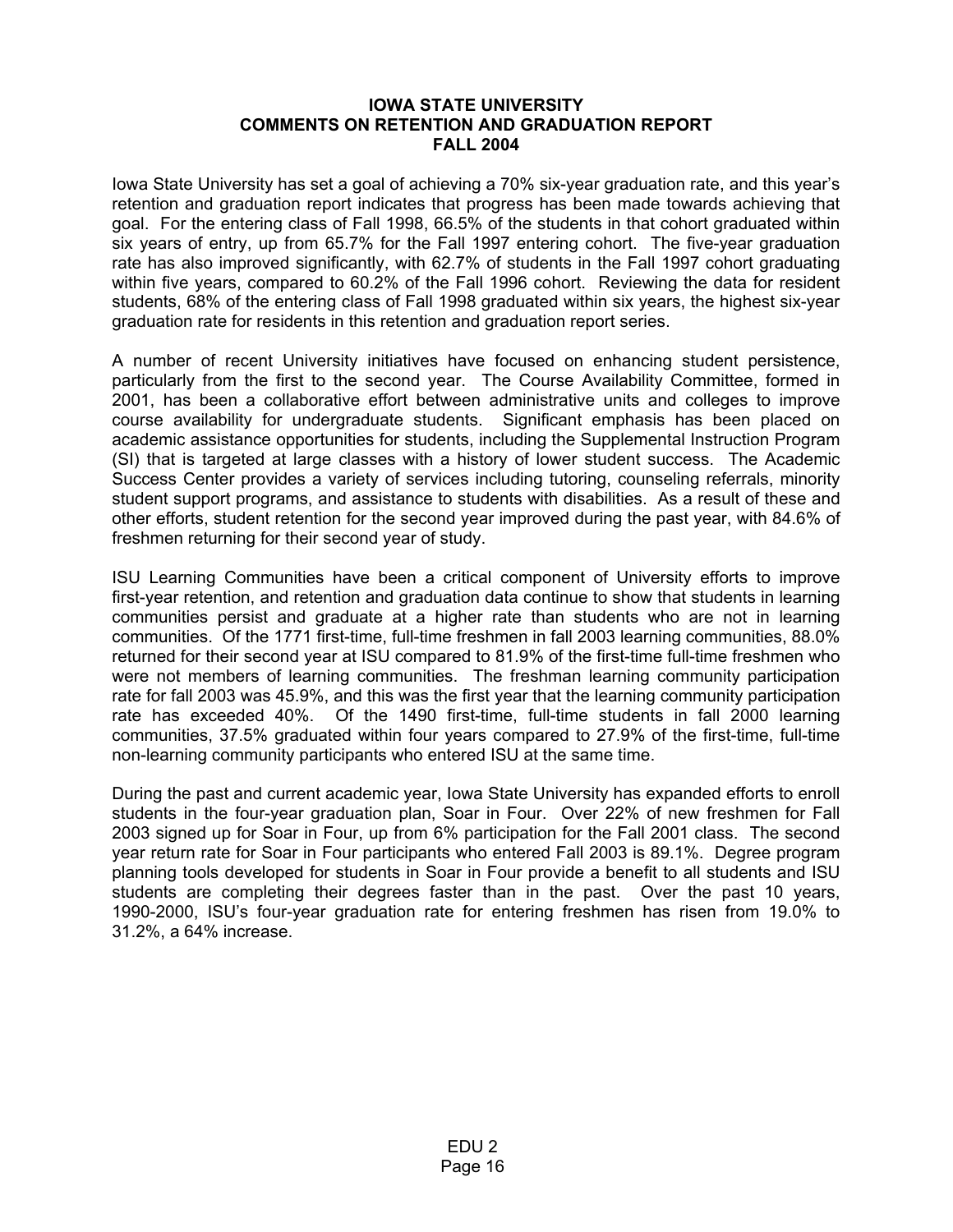#### **UNIVERSITY OF NORTHERN IOWA COMMENTS ON PERSISTENCE AND RETENTION REPORT FALL 2004**

This year's report for the University of Northern Iowa is noteworthy for its consistent high rates for retention and persistence. All major reporting categories remained within historic ranges.

Two areas appear to show the makings of a trend. The Average Number of Years to Complete a Degree seems to be showing an improving trend which we believe will continue. This can be coupled with the percentages of graduation by year within the total figure. More students are graduating after 4 years than in the past. The trend is definitely toward students moving through the system faster while the total graduation rate remains a relative constant. This speaks well for the students who desire to graduate in 4 years and the institution which makes it possible.

To place these figures in perspective we note that UNI's graduation rate of **64.3**% can be compared to a mean graduation rate of **48.0**% for our Board of Regents designated peer institutions. In the recent report published by the Integrated Post-Secondary Education Data System (IPEDS) of the Department of Education, sixty-one institutions were listed as comparable to UNI. Those sixty-one institutions have an average graduation rate of **45.0**% compared to UNI's rate of **64.3**%.

Recently, UNI's high graduation and retention rates have been highlighted nationally. The Education Trust identified the UNI graduation rate as first in the nation among comparable institutions. Because of our higher than predicted graduation rate, UNI has been selected as one of twelve campuses nationally to serve in a study of best practices leading to high retention and graduation rates. The study is conducted jointly by the American Association of State Colleges and Universities and the National Association of System Heads.

While the University is pleased with the findings of these reports we will continue efforts focused on increasing both retention and persistence rates. We are now into the second year of implementation of our Plan of Study initiative which we are confident will have a positive benefit on both retention and persistence rates. At this point over sixty-two percent of all undergraduates have established a 'plan of study'.